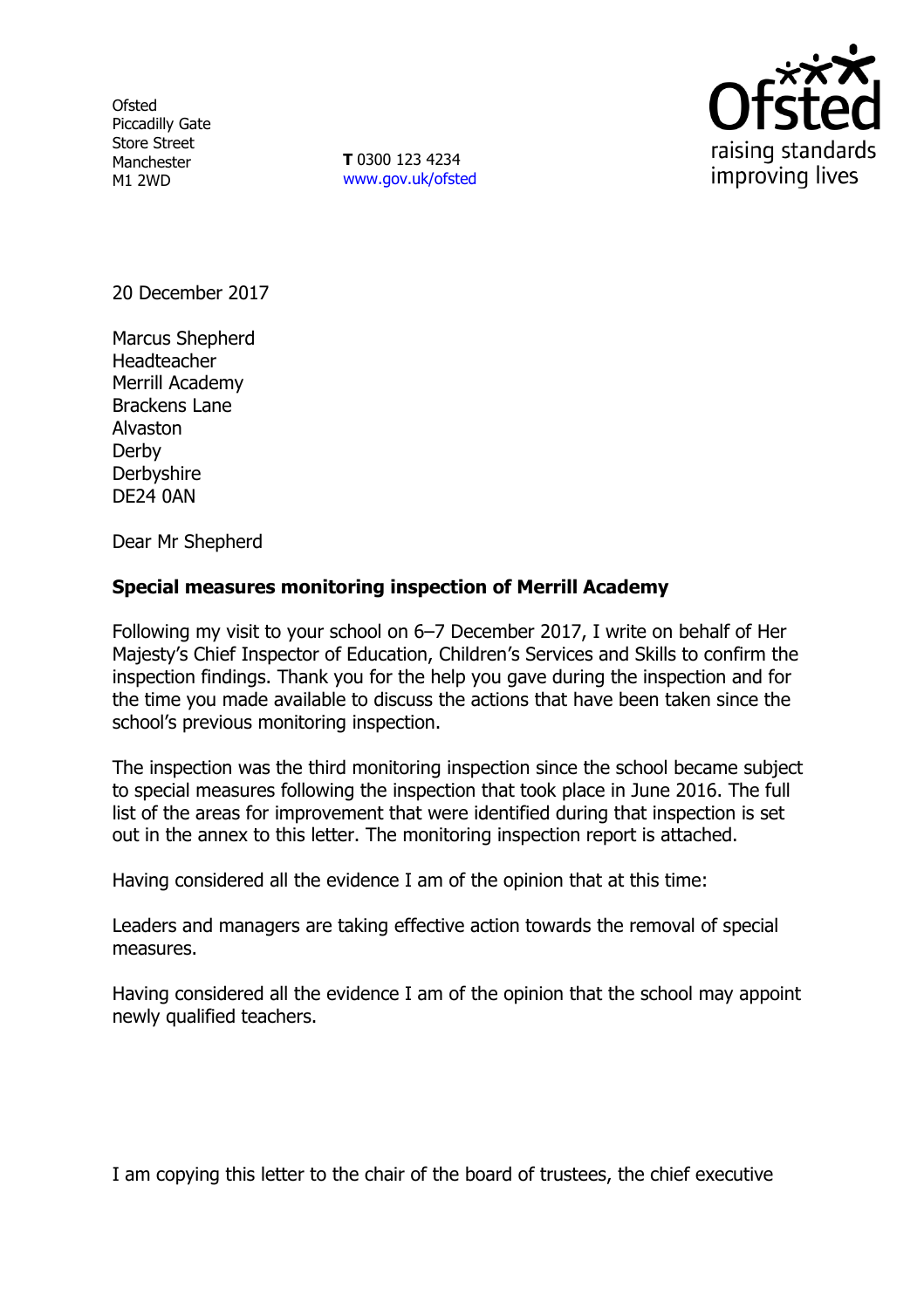

officer of Derby College Education Trust, the regional schools commissioner and the director of children's services for Derby. This letter will be published on the Ofsted website.

Yours sincerely

Ian McNeilly **Senior Her Majesty's Inspector**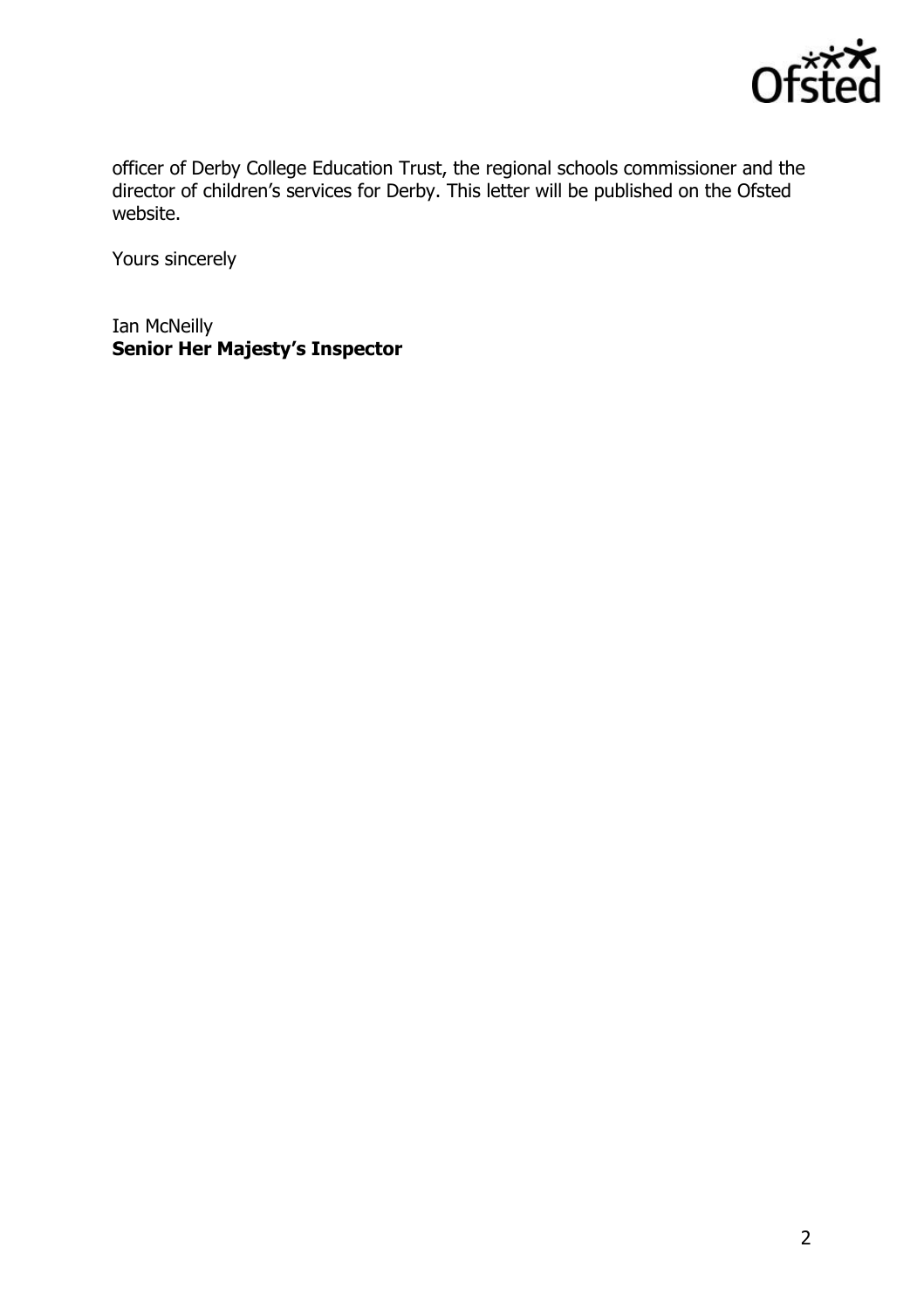

## **Annex**

## **The areas for improvement identified during the inspection that took place in June 2016.**

- Urgently ensure that there is sufficient high-quality leadership capacity within the school to bring about the rapid and sustained improvements needed.
- $\blacksquare$  Ensure that all pupils behave well in school by making sure that:
	- a well-understood behaviour policy is in place and that all staff consistently apply it
	- leaders develop a culture in school where all staff work together and make pupils' good behaviour everybody's business.
- Ensure that precise and pre-emptive strategies are put in place so that more pupils attend school regularly.
- $\blacksquare$  Improve outcomes for pupils by ensuring that:
	- the high proportion of pupils who enter school with attainment that is significantly below the national average are effectively supported to develop the literacy and numeracy skills they need to catch up
	- those most able pupils who have fallen behind their peers are challenged to make rapid progress
	- the progress made by pupils who have special educational needs and/or disabilities is tracked precisely so that the correct support can be put in place to remedy any gaps in learning
	- the achievement gaps that exist between male and female pupils and disadvantaged pupils and others in the school continue to narrow
	- the underperformance of pupils in science is immediately addressed by improving the quality of teaching so that it is consistently good.
- **IMPROVE the quality of teaching by making sure that:** 
	- all teachers use the information about pupils' starting points to plan lessons that provide sufficient support and challenge for different groups of pupils
	- all teachers provide helpful marking and feedback to help pupils understand how to correct their mistakes and improve their work
	- opportunities are planned more often in all subjects to develop pupils' reading, writing and mathematical skills
	- teachers are challenged and supported to tackle effectively the poor behaviour of a minority of pupils so that learning of others is not disrupted.
- Improve the quality of the 16 to 19 study programmes by making sure that:
	- effective leadership is in place to drive the rapid improvement that is required.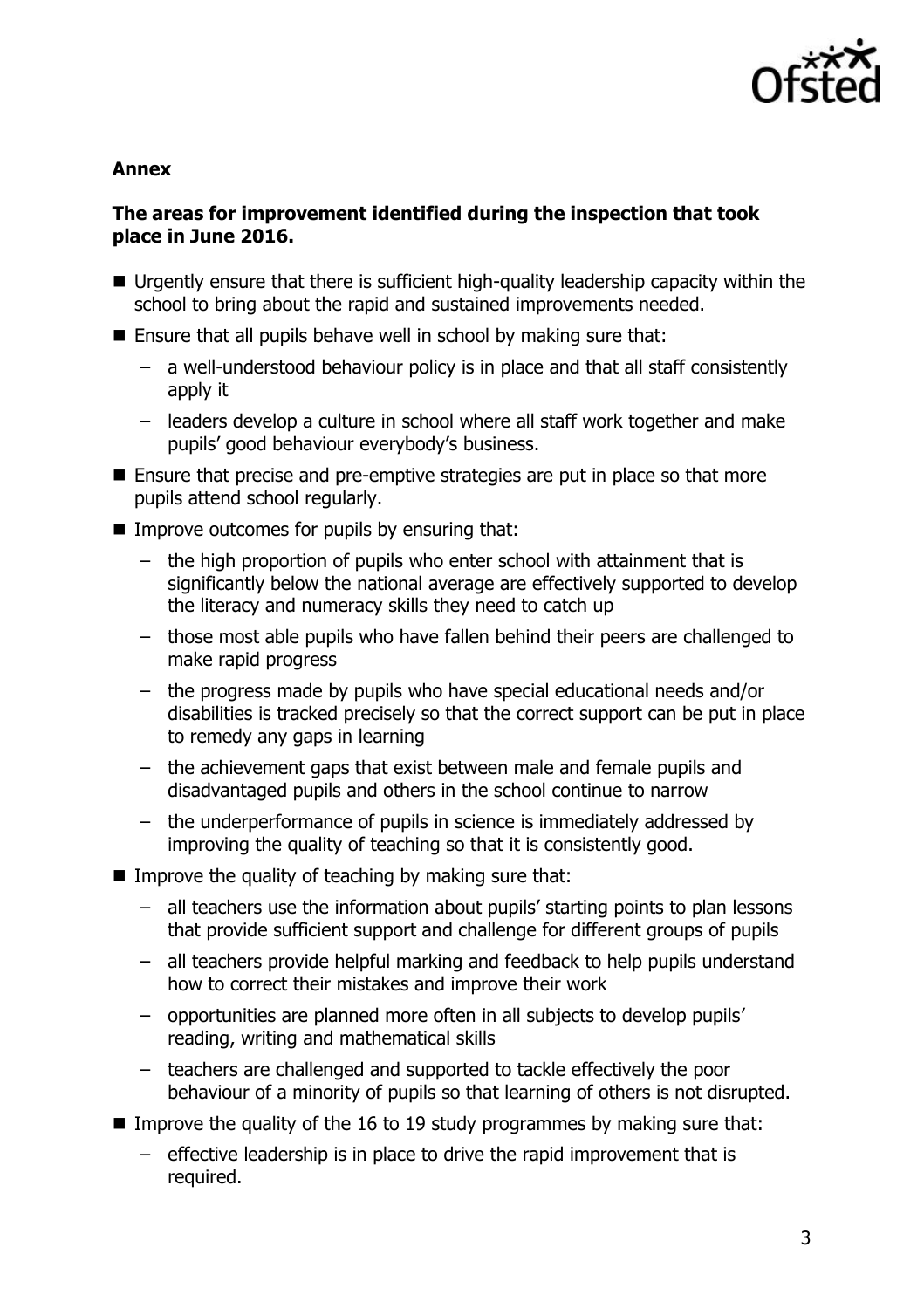

### **Report on the third monitoring inspection on 6 December 2017 to 7 December 2017**

# **Evidence**

The lead inspector met with the headteacher, the chief executive officer of the incoming sponsor, and senior leaders with responsibility for teaching and learning, behaviour, attendance and pupil outcomes data. He also met with four members of staff who are undertaking a programme to become teaching coaches, as well as three members of the local governing body, two of whom were also representatives of the outgoing academy sponsor, Derby College Education Trust. The lead inspector visited several classrooms to see the learning that was taking place and he also met with four Year 11 pupils. He also evaluated the quality of a wide range of pupils' books from different year groups. The quality of provision in the school's small sixth form was not considered on this visit.

## **Context**

The school will join the Northworthy Trust in January. Since the last monitoring inspection which took place in July, five teachers have left the school and five have joined the school's staff.

## **The effectiveness of leadership and management**

The school's headteacher continues to lead by example. He is relentless in his drive to make Merrill Academy the best school it can be. A collective team spirit has been forged as staff work together to improve the life chances of the children in their care. The leadership of the school goes to great lengths to share pupils' successes both within and without the school; this is appreciated by all, including parents.

The leader with responsibility for teaching and learning has an accurate view of the quality of provision and is working effectively to improve this area.

The school improvement plan requires revision and updating in order to make it more effective, given the changing circumstances of the school. When a review takes place, there should be more precision in identifying the specific individuals who are responsible for evaluating the effect of actions. The curriculum has not yet been reviewed in detail in order to make it most appropriate for individual pupils' needs.

The re-brokering of this school has been a protracted process which is, fortunately for all concerned, finally set to complete next month. The delays and uncertainty have been an unwelcome distraction for the school's senior leadership team.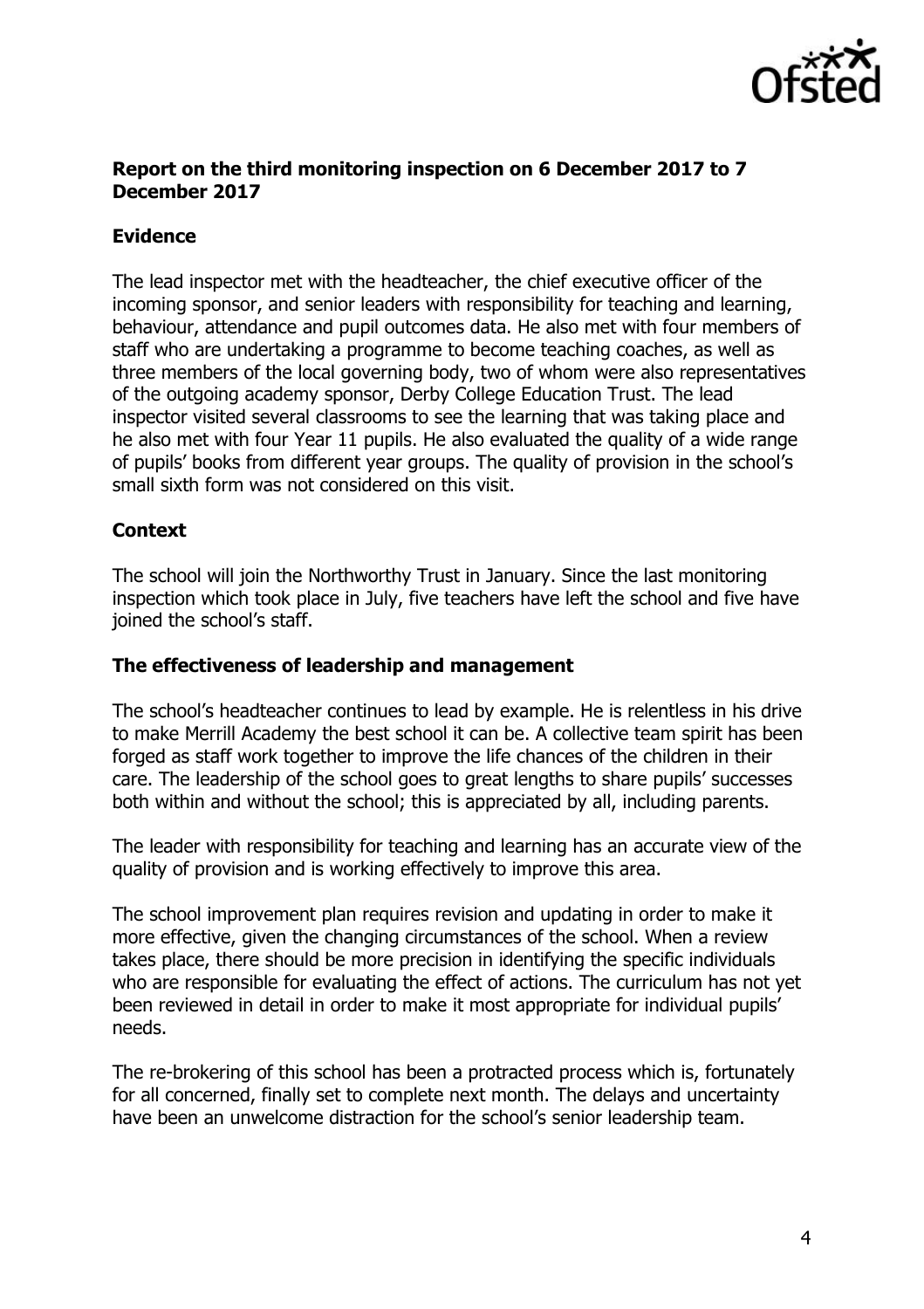

## **Quality of teaching, learning and assessment**

A clear direction has been set for improving the quality of teaching across the school. Teachers are better able to articulate the aims and objectives of lessons to pupils. This leads to clearer understanding and a better basis for learning to take place.

Pupils' books are generally of a higher standard than seen previously and they show that more progress is being made than that reflected by the poor key stage 4 outcomes of 2017. A greater degree of challenge is evident, as is an increased pride from pupils in the work they do. Peer assessment is used increasingly and pupils usually welcome the opportunity to help improve each other's work. Subject-specific and higher-level vocabulary is beginning to feature more prominently in learning.

The teaching and learning coach is beginning to have a positive effect on the practice of the teachers with whom she is working. These teachers are more reflective on their own practice and enthusiastically articulate how the process is helping them. The intention is that they, in turn, become coaches themselves to help their colleagues as a main part of making the necessary improvements to teaching across the school. Teaching and learning conversations and professional development is becoming more common as the need to focus solely on behaviour is reducing.

A key area for improvement concerns assessment; there is only an emerging system of assessment at key stage 3. This means that teachers, pupils and leaders do not have a full understanding of how much progress has been made. Some teachers do not follow the school's policy on feedback, particularly in terms of acknowledging work or offering timely advice. Although there is a greater degree of challenge in tasks evident than on previous visits, this needs to increase further and particularly so throughout the school for the most able pupils – these pupils are still clearly underachieving.

#### **Personal development, behaviour and welfare**

As previously reported, pupils' behaviour is much better than it was at the time of the last full inspection. There is still some way to go before it could be called good overall. Regardless, the hard work of leaders, staff and pupils means that there are far fewer sanctions given both in and out of classrooms. The pupils really appreciate the rewards system and there is healthy competition to achieve in this regard.

All staff are aware that behaviour requires a constant focus and the headteacher leads from the front in this regard. During breaktimes and lunchtimes, he relentlessly and politely cajoles pupils into conforming to the school's uniform policy. Pupils appreciate his friendly and respectful manner when doing so. He has even learned some Romani phrases in order to help build positive relationships with pupils who speak this as their first language; they delight in his successful attempts